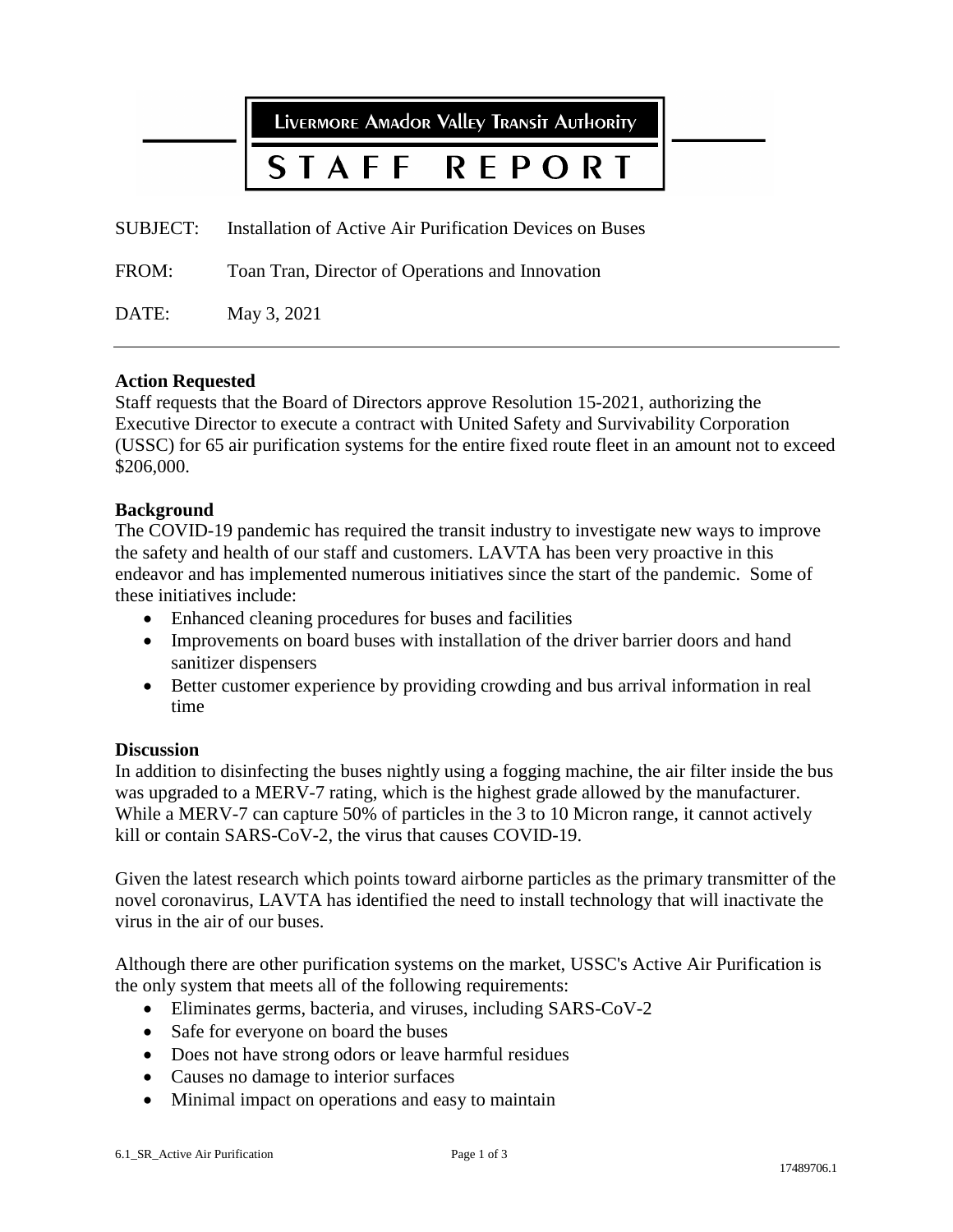The Active Air Purification system is installed in the air conditioning system on each vehicle. The system uses ultraviolet Photohydroionization (UV-PHI®) technology that creates low-dose hydrogen peroxide which then is dispersed into the air within the bus and eliminates airborne pathogens including COVID-19.

The system continuously purifies onboard air so that it "mimics" natural, outdoor air, where transmission of COVID-19 and other viruses is very rare. Although it is a new concept for transit, PHI® technology is widely used in government buildings by the FBI, CIA, military facilities, large restaurant chains, such as Chipotle, across the United States, to prevent virus and bacterial spread. This system has been heavily tested by various transit agencies throughout the United States and the results have been very positive.

For instance, Capital Metro in Austin, TX has been testing six of these units on their bus fleet since August 2020 and deemed them mechanically sound and verified they do not cause interference with the other systems on the vehicle. Simultaneously, they engaged a third-party expert to study the airflow on a bus and confirmed that such a device is, in fact, helpful in cleaning the air.

Similarly, Capital District Transportation Authority in Albany, NY conducted a 14-day test comparing a bus with Active Air Purification system and one without. Below is the result from the test.



# **Fiscal Impact**

The project budget is \$206,000, which covers materials, installations, and taxes on 65 units. Funding for this project is TDA but staff will submit a reimbursement request with the Federal Emergency Management Agency (FEMA).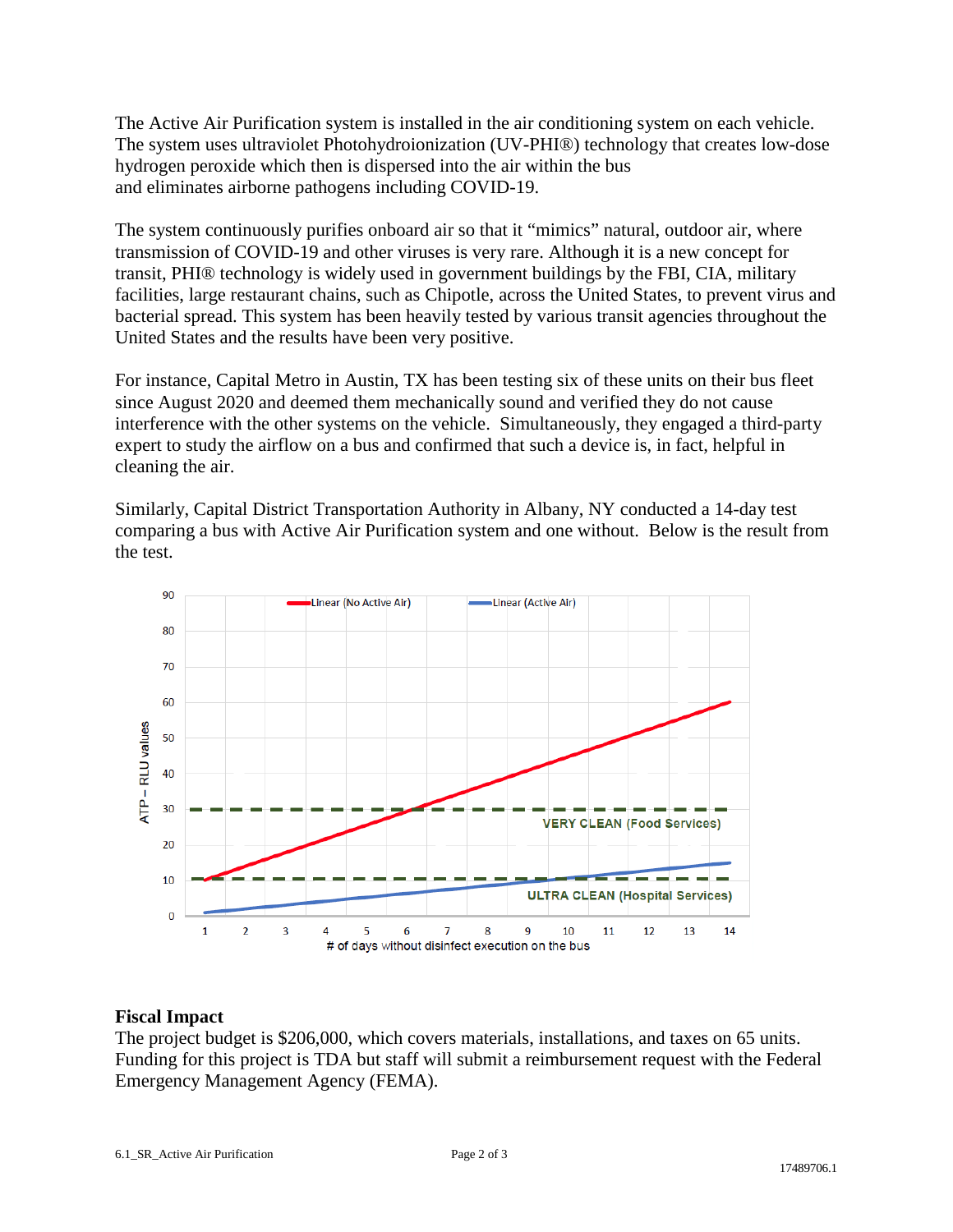# **Recommendation**

Based on feedback received from the Project & Services Committee, staff recommends the Board of Directors authorize the Executive Director to execute a contract with United Safety and Survivability Corporation for 65 air purification systems for entire the fixed route fleet in an amount not to exceed \$206,000.

Attachments:

1. Resolution 15-2021

*Approved:*